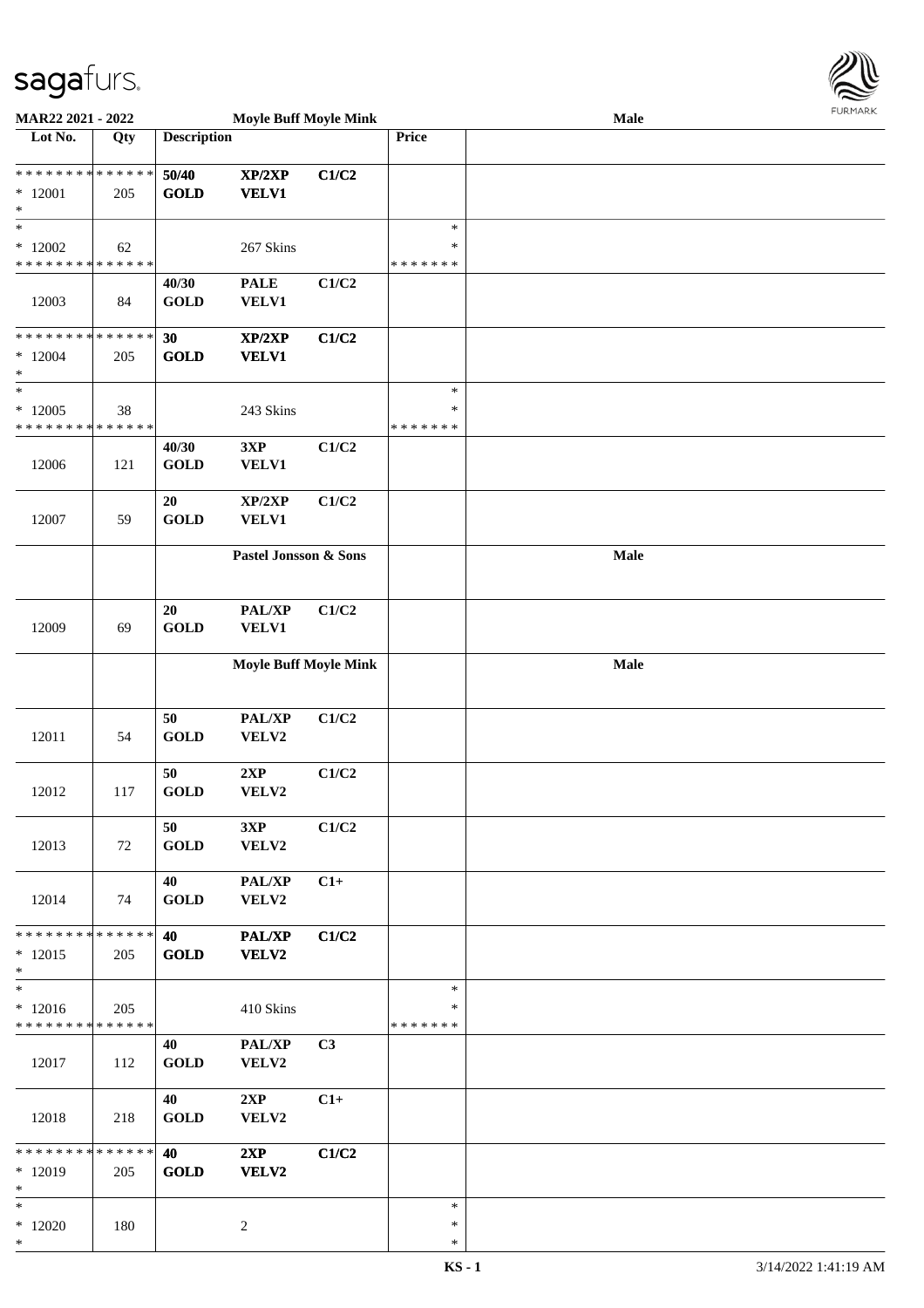\*



| <b>MAR22 2021 - 2022</b>                   |     |                    | <b>Moyle Buff Moyle Mink</b> |                |               | Male |  |
|--------------------------------------------|-----|--------------------|------------------------------|----------------|---------------|------|--|
| Lot No.                                    | Qty | <b>Description</b> |                              |                | Price         |      |  |
|                                            |     |                    |                              |                |               |      |  |
| $\ast$                                     |     | 40                 | 2XP                          | C1/C2          | $\ast$        |      |  |
| $*12021$                                   | 180 | <b>GOLD</b>        | ${\bf VELV2}$                |                | $\ast$        |      |  |
| $\ast$                                     |     |                    |                              |                | $\ast$        |      |  |
| $_{*}$                                     |     |                    |                              |                | $\ast$        |      |  |
| $*12022$                                   | 122 |                    | 687 Skins                    |                | ∗             |      |  |
| * * * * * * * * <mark>* * * * * * *</mark> |     |                    |                              |                | * * * * * * * |      |  |
|                                            |     |                    |                              |                |               |      |  |
|                                            |     | 40                 | 2XP                          | C3             |               |      |  |
| 12023                                      | 119 | <b>GOLD</b>        | VELV2                        |                |               |      |  |
|                                            |     |                    |                              |                |               |      |  |
|                                            |     | 40                 | 3XP                          | $C1+$          |               |      |  |
| 12024                                      | 224 | <b>GOLD</b>        | VELV2                        |                |               |      |  |
|                                            |     |                    |                              |                |               |      |  |
| * * * * * * * * * * * * * *                |     | 40                 | 3XP                          | C1/C2          |               |      |  |
| $*12025$                                   | 205 | <b>GOLD</b>        | VELV2                        |                |               |      |  |
| *                                          |     |                    |                              |                |               |      |  |
| $\ast$                                     |     |                    |                              |                | $\ast$        |      |  |
|                                            |     |                    |                              |                | $\ast$        |      |  |
| $*12026$                                   | 79  |                    | 284 Skins                    |                |               |      |  |
| * * * * * * * * * * * * * *                |     |                    |                              |                | * * * * * * * |      |  |
|                                            |     | 40                 | 4XP                          | $C1+$          |               |      |  |
| 12027                                      | 80  | <b>GOLD</b>        | VELV2                        |                |               |      |  |
|                                            |     |                    |                              |                |               |      |  |
|                                            |     | 30                 | PAL/XP                       | $C1+$          |               |      |  |
| 12028                                      | 198 | <b>GOLD</b>        | VELV2                        |                |               |      |  |
|                                            |     |                    |                              |                |               |      |  |
| * * * * * * * * <mark>* * * * * * *</mark> |     | 30                 | <b>PAL/XP</b>                | C1/C2          |               |      |  |
| $*12029$                                   | 205 | <b>GOLD</b>        | VELV2                        |                |               |      |  |
| $\ast$                                     |     |                    |                              |                |               |      |  |
| $\ast$                                     |     |                    |                              |                |               |      |  |
|                                            |     |                    |                              |                | $\ast$        |      |  |
| $*12030$                                   | 180 |                    | $\overline{c}$               |                | $\ast$        |      |  |
| $\ast$                                     |     |                    |                              |                | $\ast$        |      |  |
| $\ast$                                     |     |                    |                              |                | $\ast$        |      |  |
| $*12031$                                   | 47  |                    | 432 Skins                    |                | $\ast$        |      |  |
| * * * * * * * * * * * * * *                |     |                    |                              |                | * * * * * * * |      |  |
|                                            |     | 30                 | PAL/XP                       | C3             |               |      |  |
| 12032                                      | 154 | <b>GOLD</b>        | VELV2                        |                |               |      |  |
|                                            |     |                    |                              |                |               |      |  |
| ******** <mark>******</mark>               |     | 30 <sup>°</sup>    | 2XP                          | $C1+$          |               |      |  |
|                                            |     |                    |                              |                |               |      |  |
| $*12033$                                   | 205 | <b>GOLD</b>        | <b>VELV2</b>                 |                |               |      |  |
| $*$                                        |     |                    |                              |                |               |      |  |
| $*$ $-$                                    |     |                    |                              |                | $\ast$        |      |  |
| $*12034$                                   | 114 |                    | 319 Skins                    |                | ∗             |      |  |
| * * * * * * * * * * * * * *                |     |                    |                              |                | *******       |      |  |
| * * * * * * * * <mark>* * * * * * *</mark> |     | 30                 | 2XP                          | C1/C2          |               |      |  |
| $*12035$                                   | 205 | <b>GOLD</b>        | <b>VELV2</b>                 |                |               |      |  |
| $\ast$                                     |     |                    |                              |                |               |      |  |
| $\ast$                                     |     |                    |                              |                | $\ast$        |      |  |
| $*12036$                                   | 180 |                    | 2                            |                | $\ast$        |      |  |
|                                            |     |                    |                              |                | $\ast$        |      |  |
| $*$<br>$\ddot{x}$                          |     |                    |                              |                |               |      |  |
|                                            |     |                    |                              |                | $\ast$        |      |  |
| $*12037$                                   | 180 |                    | 3                            |                | $\ast$        |      |  |
| $*$                                        |     |                    |                              |                | $\ast$        |      |  |
| $*$ $-$                                    |     |                    |                              |                | $\ast$        |      |  |
| $*12038$                                   | 205 |                    | 770 Skins                    |                | ∗             |      |  |
| * * * * * * * * <mark>* * * * * *</mark>   |     |                    |                              |                | *******       |      |  |
|                                            |     | 30 <sup>1</sup>    | 2XP                          | C <sub>3</sub> |               |      |  |
| 12039                                      | 107 | <b>GOLD</b>        | VELV2                        |                |               |      |  |
|                                            |     |                    |                              |                |               |      |  |
| * * * * * * * * * * * * * * *              |     |                    |                              |                |               |      |  |
|                                            |     | 30                 | 3XP                          | $C1+$          |               |      |  |
| $*12040$                                   | 205 | <b>GOLD</b>        | <b>VELV2</b>                 |                |               |      |  |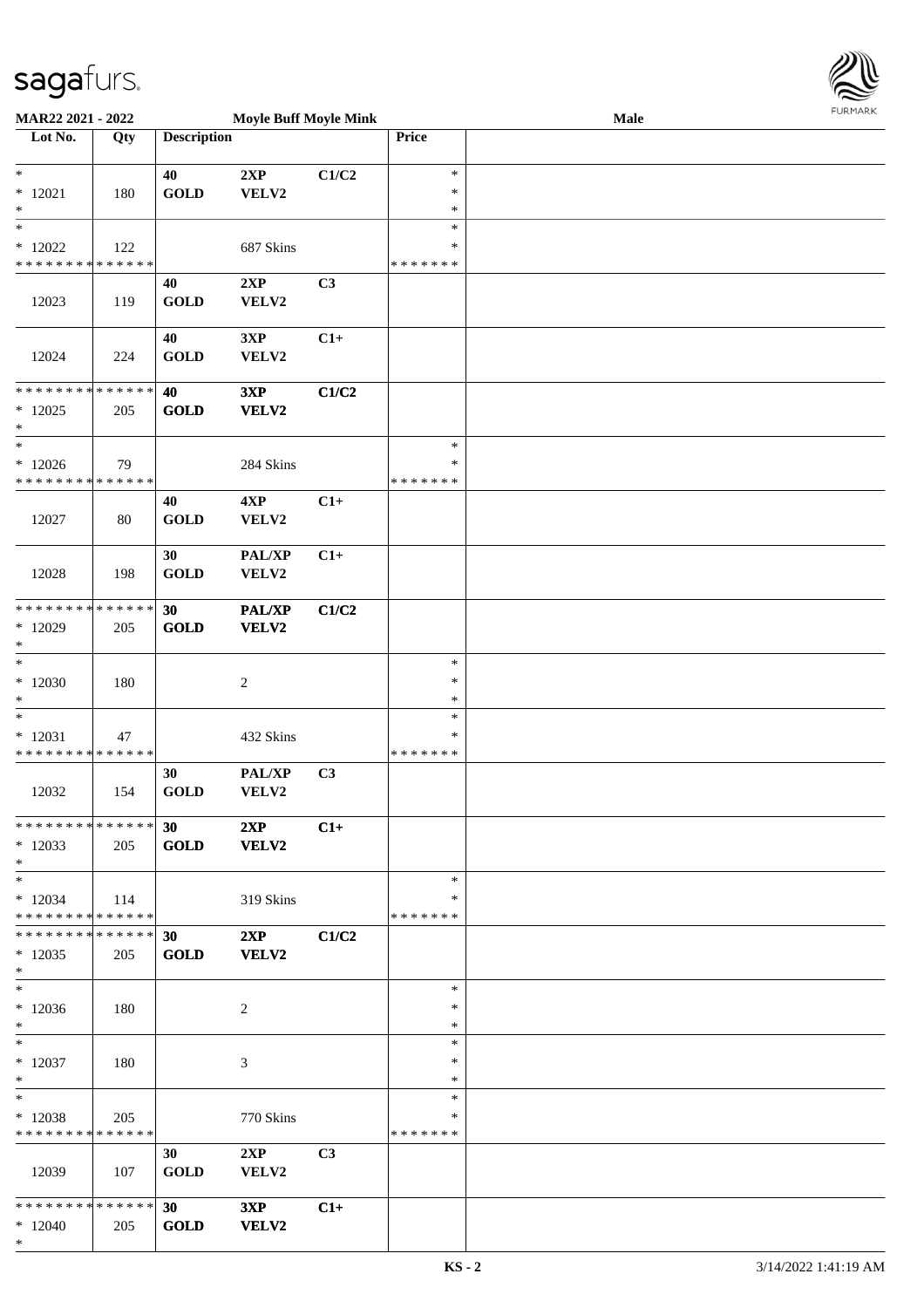

| <b>MAR22 2021 - 2022</b>                                                    |     |                         | <b>Moyle Buff Moyle Mink</b> |       | 1.911171717<br><b>Male</b>        |  |  |  |  |  |
|-----------------------------------------------------------------------------|-----|-------------------------|------------------------------|-------|-----------------------------------|--|--|--|--|--|
| Lot No.                                                                     | Qty | <b>Description</b>      |                              |       | Price                             |  |  |  |  |  |
| $\ast$<br>$* 12041$<br>* * * * * * * * <mark>* * * * * * *</mark>           | 169 | 30<br><b>GOLD</b>       | 3XP<br>VELV2                 | $C1+$ | $\ast$<br>$\ast$<br>* * * * * * * |  |  |  |  |  |
| ******** <mark>******</mark><br>$*12042$<br>$\ast$                          | 205 | 30<br><b>GOLD</b>       | 3XP<br><b>VELV2</b>          | C1/C2 |                                   |  |  |  |  |  |
| $\overline{\ast}$<br>$*12043$<br>* * * * * * * * <mark>* * * * * * *</mark> | 92  |                         | 297 Skins                    |       | $\ast$<br>$\ast$<br>* * * * * * * |  |  |  |  |  |
| 12044                                                                       | 112 | 40/30<br><b>GOLD</b>    | 3XP<br>VELV2                 | C3    |                                   |  |  |  |  |  |
| 12045                                                                       | 78  | 30<br><b>GOLD</b>       | 4XP<br>VELV2                 | $C1+$ |                                   |  |  |  |  |  |
| 12046                                                                       | 171 | $20\,$<br><b>GOLD</b>   | PAL/XP<br>VELV2              | C1/C2 |                                   |  |  |  |  |  |
| 12047                                                                       | 61  | 20<br><b>GOLD</b>       | XP/2XP<br>VELV2              | C3    |                                   |  |  |  |  |  |
| 12048                                                                       | 219 | 20<br><b>GOLD</b>       | 2XP/3XP<br>VELV2             | $C1+$ |                                   |  |  |  |  |  |
| 12049                                                                       | 199 | 20<br><b>GOLD</b>       | 2XP/3XP<br>VELV2             | C1/C2 |                                   |  |  |  |  |  |
| 12050                                                                       | 56  | $\bf{0}$<br><b>GOLD</b> | XP/2XP<br>VELV2              | C1/C2 |                                   |  |  |  |  |  |
| 12051                                                                       | 192 | 40<br><b>GOLD</b>       | 2XP<br>VELV3                 | $C1+$ |                                   |  |  |  |  |  |
| 12052                                                                       | 207 | 40<br><b>GOLD</b>       | 3XP<br>VELV3                 | $C1+$ |                                   |  |  |  |  |  |
| 12053                                                                       | 143 | 40/30<br><b>GOLD</b>    | PAL/XP<br>VELV3              | $C1+$ |                                   |  |  |  |  |  |
| 12054                                                                       | 172 | 30<br><b>GOLD</b>       | 2XP<br>VELV3                 | $C1+$ |                                   |  |  |  |  |  |
| 12055                                                                       | 143 | 30<br><b>GOLD</b>       | 3XP<br>VELV3                 | $C1+$ |                                   |  |  |  |  |  |
| 12056                                                                       | 59  | 20<br><b>GOLD</b>       | 2XP/3XP<br>VELV3             | $C1+$ |                                   |  |  |  |  |  |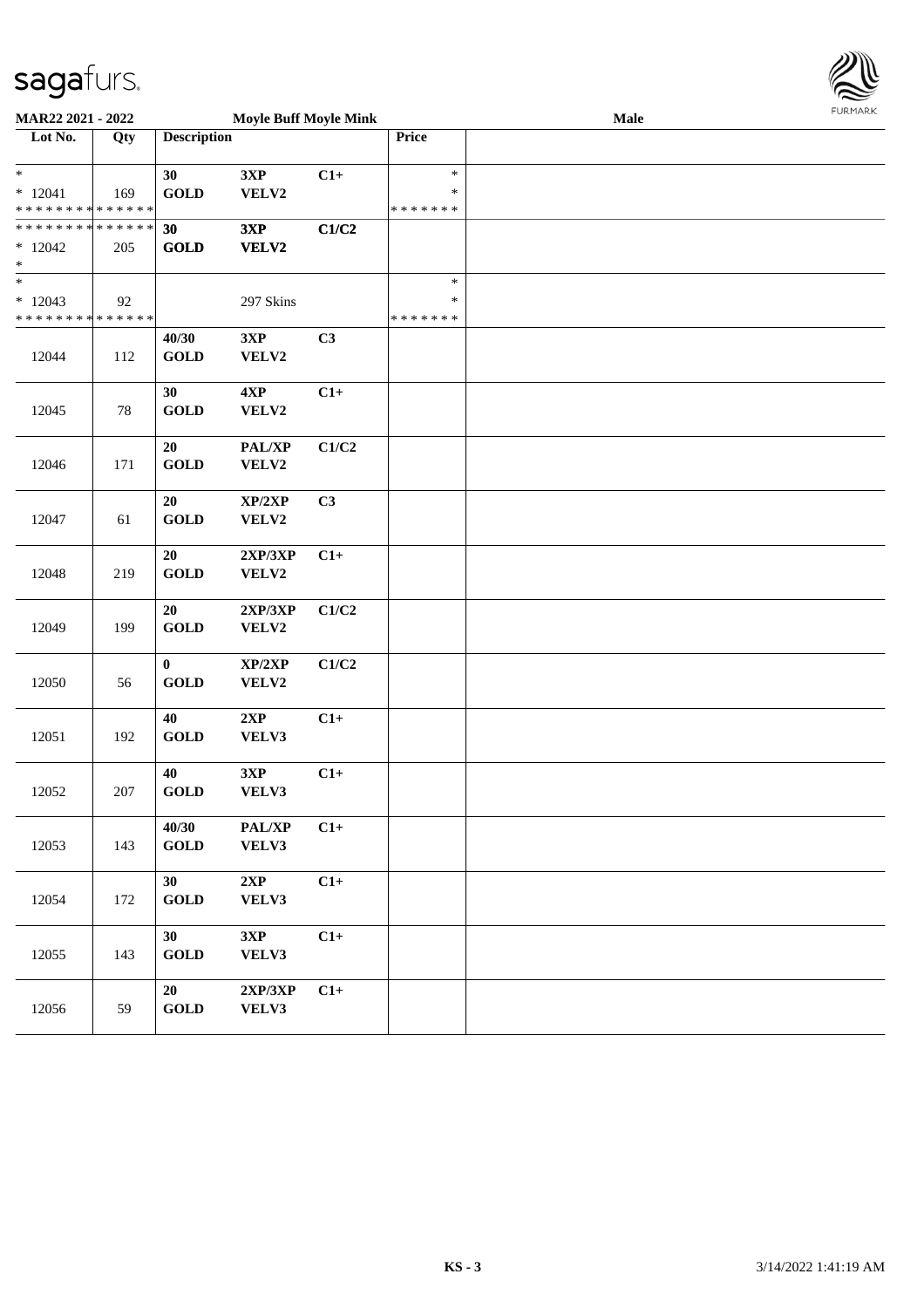

| <b>MAR22 2021 - 2022</b>                          |     |                      | <b>Moyle Buff Moyle Mink</b> |       |                             | Male | <b>FURMARK</b> |
|---------------------------------------------------|-----|----------------------|------------------------------|-------|-----------------------------|------|----------------|
| Lot No.                                           | Qty | <b>Description</b>   |                              |       | <b>Price</b>                |      |                |
| 12061                                             | 98  | 40<br><b>SLVR</b>    | PAL/XP<br><b>VELV2</b>       | C1/C2 |                             |      |                |
| * * * * * * * * * * * * * *<br>$*12062$<br>$\ast$ | 205 | 40<br><b>SLVR</b>    | 2XP<br><b>VELV2</b>          | C1/C2 |                             |      |                |
| $\ast$<br>$*12063$<br>* * * * * * * * * * * * * * | 75  |                      | 280 Skins                    |       | $\ast$<br>$\ast$<br>******* |      |                |
| 12064                                             | 153 | 30<br><b>SLVR</b>    | PAL/XP<br>VELV2              | C1/C2 |                             |      |                |
| 12065                                             | 245 | 30<br><b>SLVR</b>    | 2XP<br>VELV2                 | C1/C2 |                             |      |                |
| 12066                                             | 162 | 40/30<br><b>SLVR</b> | 3XP<br>VELV2                 | C1/C2 |                             |      |                |
| 12067                                             | 92  | 20<br><b>SLVR</b>    | XP/2XP<br>VELV2              | C1/C2 |                             |      |                |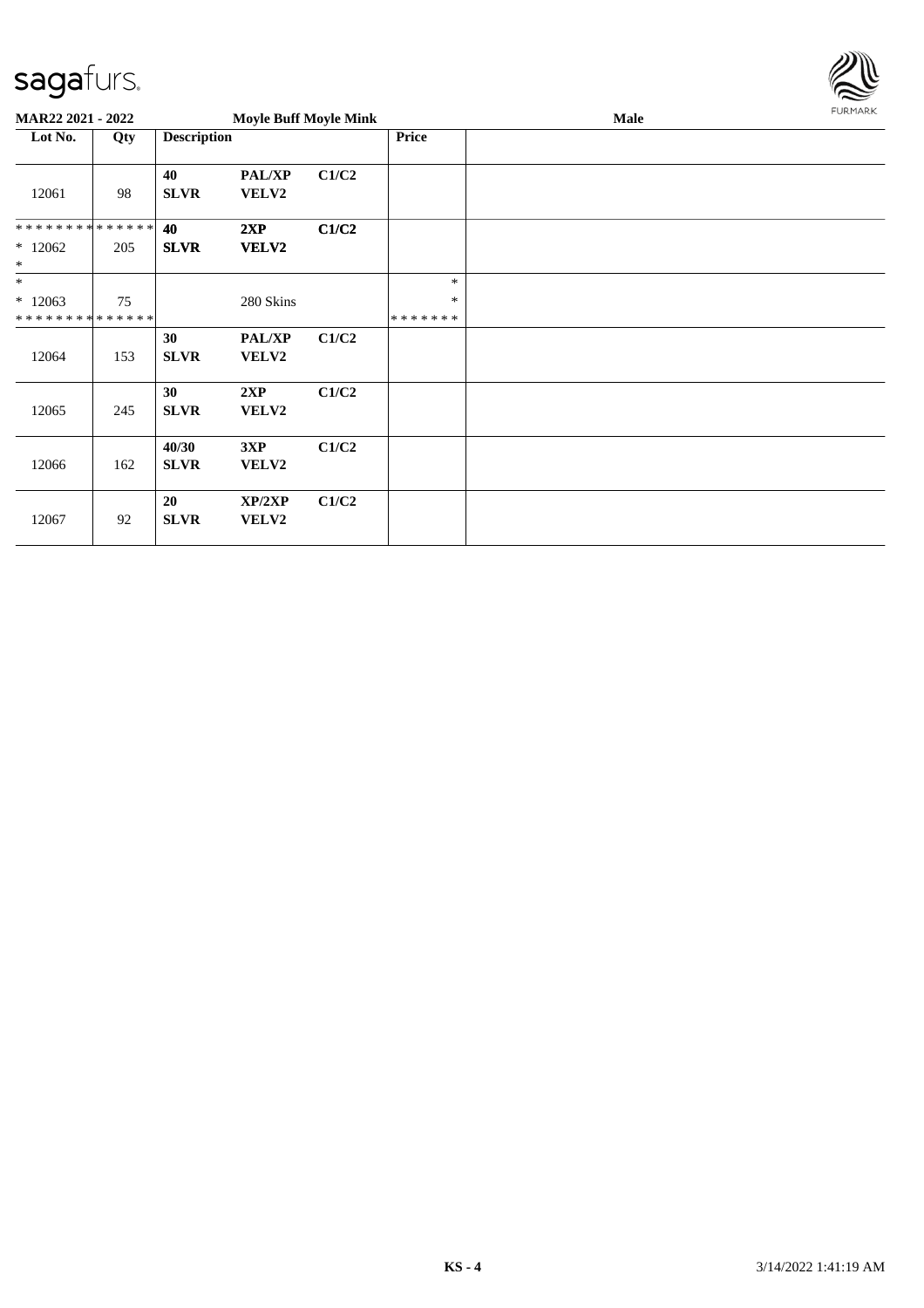

| MAR22 2021 - 2022                                 |     |                       | FURMARK                             |                      |                                   |  |  |
|---------------------------------------------------|-----|-----------------------|-------------------------------------|----------------------|-----------------------------------|--|--|
| Lot No.                                           | Qty | <b>Description</b>    |                                     |                      | Price                             |  |  |
| 12081                                             | 215 | 40<br><b>VSLA</b>     | XP/2XP<br><b>VELV1</b>              | C1/C2                |                                   |  |  |
| 12082                                             | 216 | 30<br><b>VSLA</b>     | XP/2XP<br><b>VELV1</b>              | C1/C2                |                                   |  |  |
| 12083                                             | 59  | 20<br><b>VSLA</b>     | XP/2XP<br><b>VELV1</b>              | C1/C2                |                                   |  |  |
| 12084                                             | 181 | 40<br><b>VSLA</b>     | PAL/XP<br>VELV2                     | C1/C2                |                                   |  |  |
| * * * * * * * * * * * * * *<br>$*12085$<br>$\ast$ | 205 | 40<br><b>VSLA</b>     | 2XP<br>VELV2                        | C1/C2                |                                   |  |  |
| $_{*}$<br>$*12086$<br>* * * * * * * * * * * * * * | 73  |                       | 278 Skins                           |                      | $\ast$<br>$\ast$<br>* * * * * * * |  |  |
| 12087                                             | 66  | 40/30<br><b>VSLA</b>  | PAL/XP<br>VELV2                     | $C1+$                |                                   |  |  |
| 12088                                             | 160 | 30<br><b>VSLA</b>     | <b>PAL/XP</b><br>VELV2              | C1/C2                |                                   |  |  |
| 12089                                             | 70  | 40/30<br><b>VSLA</b>  | PAL/XP<br>VELV2                     | C3                   |                                   |  |  |
| 12090                                             | 205 | 30<br><b>VSLA</b>     | $2{\bf XP}$<br>VELV2                | C1/C2                |                                   |  |  |
| 12091                                             | 175 | 40/30<br><b>VSLA</b>  | 2XP/3XP<br>VELV2                    | $C1+$                |                                   |  |  |
| 12092                                             | 191 | 40/30<br><b>VSLA</b>  | 2XP/3XP<br>VELV2                    | C3                   |                                   |  |  |
| 12093                                             | 154 | 40/30<br><b>VSLA</b>  | 3XP<br>VELV2                        | C1/C2                |                                   |  |  |
| 12094                                             | 87  | 20<br><b>VSLA</b>     | XP/2XP<br>VELV2                     | $C1+$                |                                   |  |  |
| 12095                                             | 125 | 20<br><b>VSLA</b>     | XP/2XP<br>VELV2                     | C1/C2                |                                   |  |  |
| 12096                                             | 115 | 40/30<br><b>VSLA</b>  | $\mathbf{XP}/2\mathbf{XP}$<br>VELV2 | C1/C2<br><b>OPEN</b> |                                   |  |  |
| 12097                                             | 72  | 40/30<br>${\bf VSLA}$ | 3XP<br>VELV2                        | C1/C2<br><b>OPEN</b> |                                   |  |  |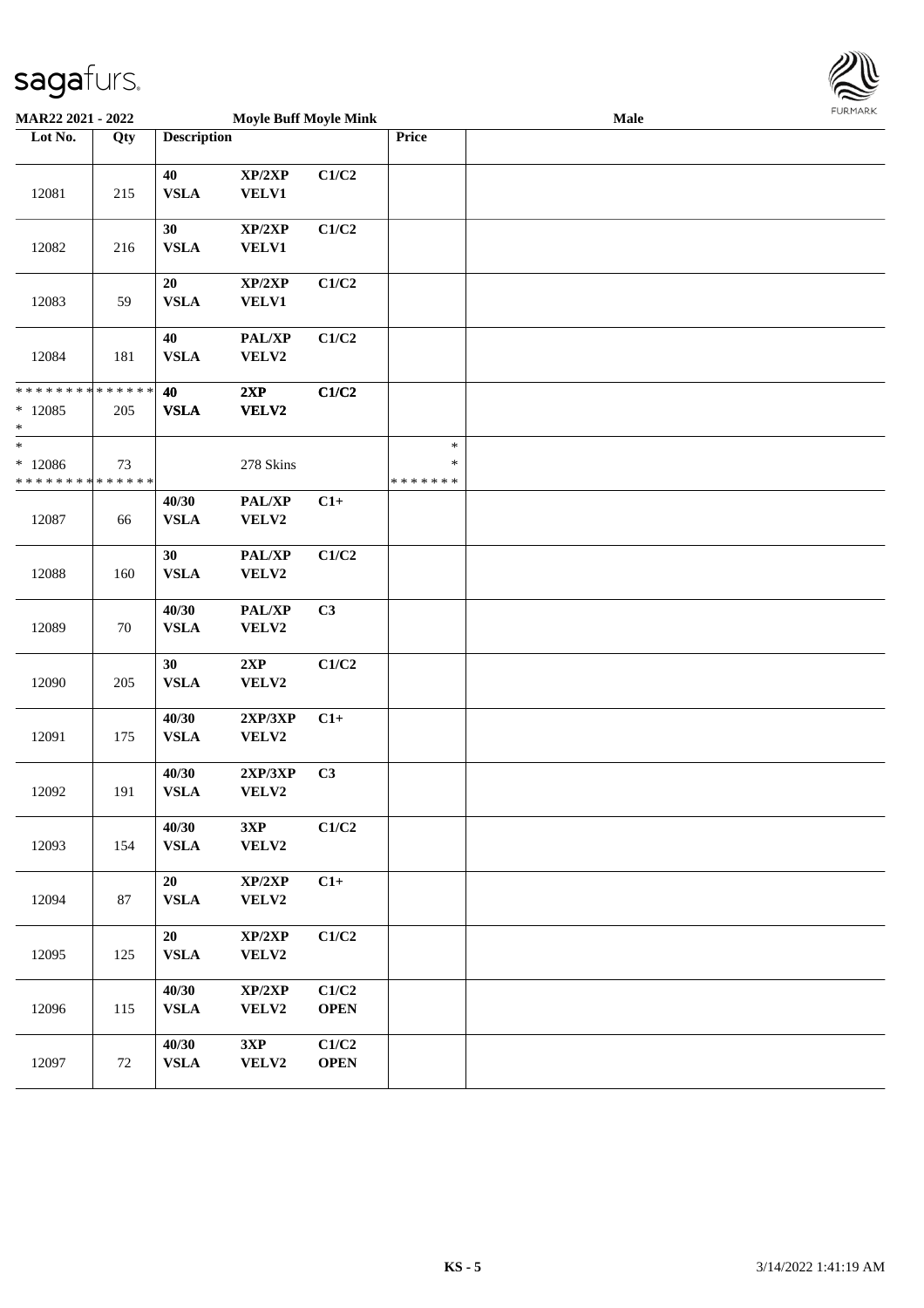

| MAR22 2021 - 2022                                               |     |                                       | <b>Moyle Buff Moyle Mink</b>                 |       |                             | <b>FUNITANN</b> |  |
|-----------------------------------------------------------------|-----|---------------------------------------|----------------------------------------------|-------|-----------------------------|-----------------|--|
| Lot No.                                                         | Qty | <b>Description</b>                    |                                              |       | Price                       |                 |  |
| 22001                                                           | 85  | $\mathbf{0}$<br><b>GOLD</b>           | XP/2XP<br>VELV1                              | C1/C2 |                             |                 |  |
| 22002                                                           | 111 | $\mathbf{1}$<br><b>GOLD</b>           | PAL/XP<br><b>VELV1</b>                       | C1/C2 |                             |                 |  |
| 22003                                                           | 144 | $\mathbf{1}$<br><b>GOLD</b>           | 2XP/3XP<br><b>VELV1</b>                      | C1/C2 |                             |                 |  |
| 22004                                                           | 95  | $\boldsymbol{2}$<br><b>GOLD</b>       | XP/2XP<br><b>VELV1</b>                       | C1/C2 |                             |                 |  |
|                                                                 |     |                                       | Pastel Jonsson & Sons                        |       |                             | Female          |  |
| 22006                                                           | 115 | $\mathbf{1}$<br><b>GOLD</b>           | $\bf MED$<br>VELV1                           | C1/C2 |                             |                 |  |
| 22007                                                           | 184 | $\mathbf{1}$<br><b>GOLD</b>           | <b>PALE</b><br><b>VELV1</b>                  | C1/C2 |                             |                 |  |
| 22008                                                           | 89  | $\mathbf{1}$<br><b>GOLD</b>           | $\bold{XP}$<br>VELV1                         | C1/C2 |                             |                 |  |
| 22009                                                           | 87  | $\mathbf{2}$<br><b>GOLD</b>           | PAL/XP<br>VELV1                              | C1/C2 |                             |                 |  |
|                                                                 |     |                                       | Pastel Unicorn (SMN)                         |       |                             | Female          |  |
| 22011                                                           | 153 | $\mathbf{1}$<br><b>GOLD</b>           | $\bold{X}\bold{D}/\bold{D}\bold{K}$<br>VELV1 | C3    |                             |                 |  |
|                                                                 |     |                                       | <b>Moyle Buff Moyle Mink</b>                 |       |                             | Female          |  |
| 22013                                                           | 84  | $\mathbf{0}$<br>$\operatorname{GOLD}$ | PAL/XP<br><b>VELV2</b>                       | $C1+$ |                             |                 |  |
| 22014                                                           | 179 | $\mathbf{0}$<br><b>GOLD</b>           | PAL/XP<br>VELV2                              | C1/C2 |                             |                 |  |
| 22015                                                           | 151 | $\mathbf{0}$<br><b>GOLD</b>           | PAL/XP<br>VELV2                              | C3    |                             |                 |  |
| 22016                                                           | 130 | $\mathbf{0}$<br><b>GOLD</b>           | 2XP<br>VELV2                                 | $C1+$ |                             |                 |  |
| * * * * * * * * * * * * * * <mark>*</mark><br>* 22017<br>$\ast$ | 425 | $\mathbf{0}$<br><b>GOLD</b>           | 2XP<br>VELV2                                 | C1/C2 |                             |                 |  |
| $\ast$<br>$*$ 22018<br>* * * * * * * * <mark>* * * * * *</mark> | 103 |                                       | 528 Skins                                    |       | $\ast$<br>$\ast$<br>******* |                 |  |
| 22019                                                           | 77  | $\mathbf{0}$<br><b>GOLD</b>           | 3XP<br>VELV2                                 | $C1+$ |                             |                 |  |
| 22020                                                           | 258 | $\mathbf{0}$<br><b>GOLD</b>           | 3XP<br>VELV2                                 | C1/C2 |                             |                 |  |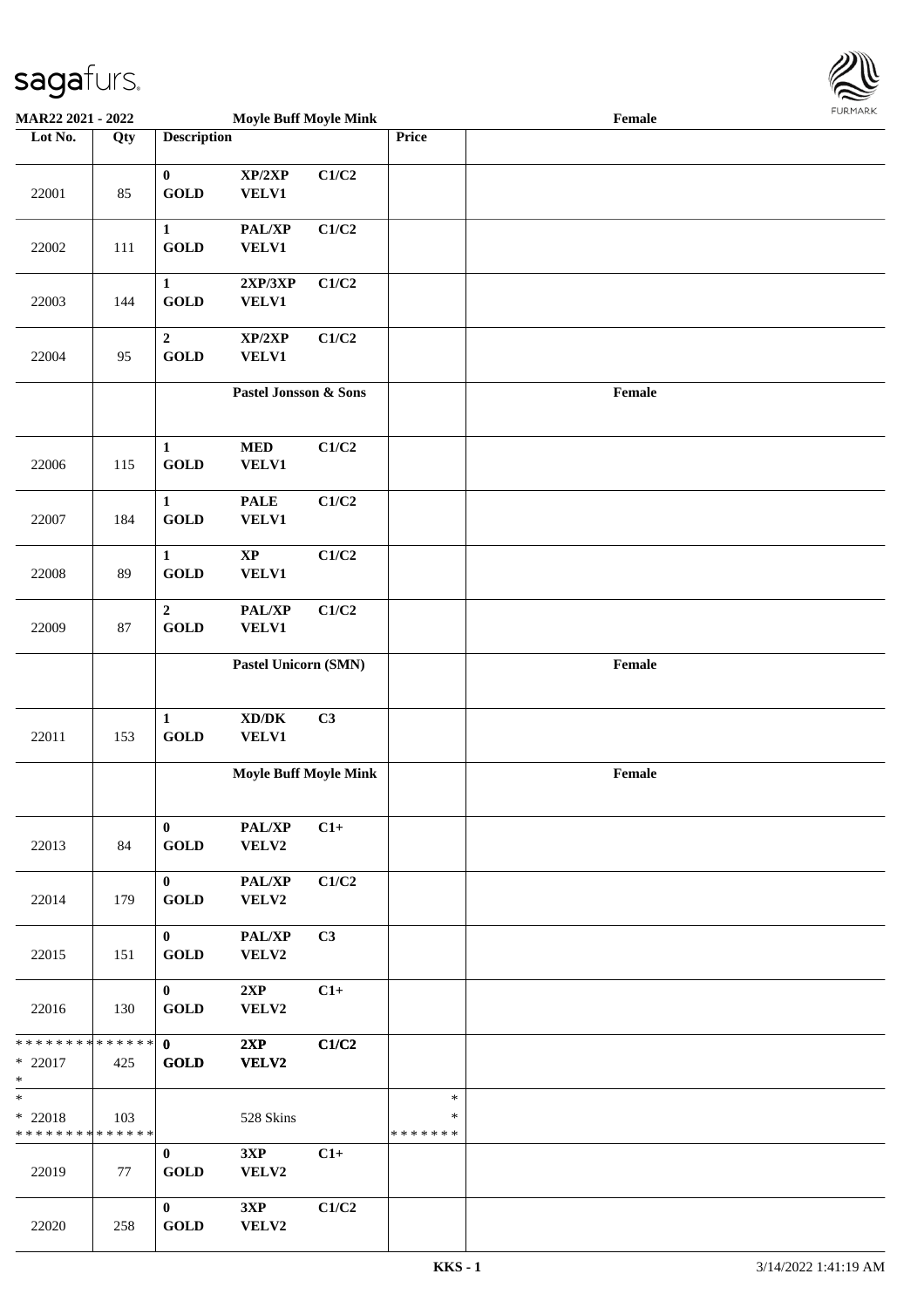

| MAR22 2021 - 2022                                                 |     |                                       | <b>Moyle Buff Moyle Mink</b> |       |                                   | Female |  |
|-------------------------------------------------------------------|-----|---------------------------------------|------------------------------|-------|-----------------------------------|--------|--|
| Lot No.                                                           | Qty | <b>Description</b>                    |                              |       | Price                             |        |  |
| 22021                                                             | 162 | $\bf{0}$<br><b>GOLD</b>               | 2XP/3XP<br>VELV2             | C3    |                                   |        |  |
| 22022                                                             | 327 | $\mathbf{1}$<br>$\operatorname{GOLD}$ | PAL/XP<br>VELV2              | $C1+$ |                                   |        |  |
| 22023                                                             | 485 | $\mathbf{1}$<br><b>GOLD</b>           | PAL/XP<br>VELV2              | C1/C2 |                                   |        |  |
| 22024                                                             | 368 | $\mathbf{1}$<br><b>GOLD</b>           | PAL/XP<br>VELV2              | C3    |                                   |        |  |
| * * * * * * * * <mark>* * * * * * *</mark><br>$*$ 22025<br>$\ast$ | 465 | $\mathbf{1}$<br><b>GOLD</b>           | 2XP<br>VELV2                 | $C1+$ |                                   |        |  |
| $\ast$<br>$* 22026$<br>* * * * * * * * * * * * * *                | 76  |                                       | 541 Skins                    |       | $\ast$<br>$\ast$<br>* * * * * * * |        |  |
| * * * * * * * * <mark>* * * * * * *</mark><br>$*$ 22027<br>$*$    | 465 | $\mathbf{1}$<br><b>GOLD</b>           | 2XP<br>VELV2                 | C1/C2 |                                   |        |  |
| $*$<br>$*$ 22028<br>$\ast$                                        | 440 |                                       | $\overline{2}$               |       | $\ast$<br>$\ast$<br>$\ast$        |        |  |
| $*$<br>* 22029<br>* * * * * * * * * * * * * *                     | 206 |                                       | 1111 Skins                   |       | $\ast$<br>∗<br>* * * * * * *      |        |  |
| 22030                                                             | 193 | $\mathbf{1}$<br><b>GOLD</b>           | 3XP<br>VELV2                 | $C1+$ |                                   |        |  |
| * * * * * * * * <mark>* * * * * * *</mark><br>$* 22031$<br>$*$    | 465 | $\mathbf{1}$<br><b>GOLD</b>           | 3XP<br>VELV2                 | C1/C2 |                                   |        |  |
| $*$<br>$*$ 22032<br>* * * * * * * * * * * * * * *                 | 120 |                                       | 585 Skins                    |       | $\ast$<br>$\ast$<br>*******       |        |  |
| 22033                                                             | 282 | $\mathbf{1}$<br>$\operatorname{GOLD}$ | 2XP/3XP<br>VELV2             | C3    |                                   |        |  |
| 22034                                                             | 123 | 0/1<br>$\operatorname{GOLD}$          | 4XP<br>VELV2                 | C1/C2 |                                   |        |  |
| 22035                                                             | 123 | $\overline{2}$<br>GOLD                | PAL/XP<br>VELV2              | $C1+$ |                                   |        |  |
| 22036                                                             | 199 | $\overline{2}$<br>GOLD                | PAL/XP<br>VELV2              | C1/C2 |                                   |        |  |
| 22037                                                             | 372 | $\overline{2}$<br><b>GOLD</b>         | 2XP<br>VELV2                 | C1/C2 |                                   |        |  |
| 22038                                                             | 104 | $\overline{2}$<br><b>GOLD</b>         | XP/2XP<br>VELV2              | C3    |                                   |        |  |
| 22039                                                             | 241 | $2^{\circ}$<br>GOLD                   | 2XP/3XP<br>VELV2             | $C1+$ |                                   |        |  |
| 22040                                                             | 158 | $\overline{2}$<br>GOLD                | 3XP<br>VELV2                 | C1/C2 |                                   |        |  |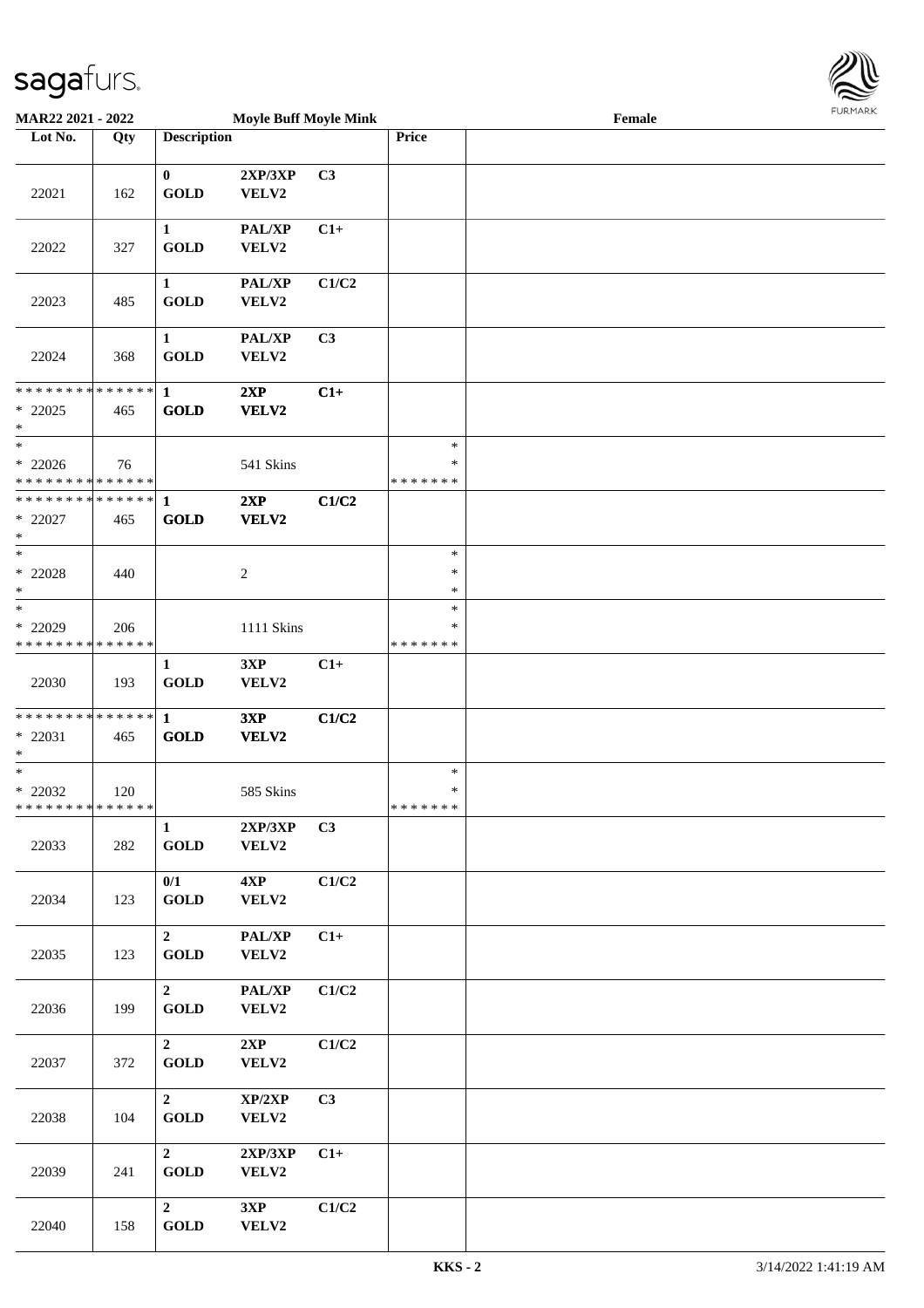

| <b>MAR22 2021 - 2022</b> |     |                               | <b>Moyle Buff Moyle Mink</b> |       |              | Female | FURMARK |  |
|--------------------------|-----|-------------------------------|------------------------------|-------|--------------|--------|---------|--|
| Lot No.                  | Qty | <b>Description</b>            |                              |       | <b>Price</b> |        |         |  |
| 22041                    | 114 | $\bf{0}$<br><b>GOLD</b>       | 2XP/3XP<br>VELV3             | C1/C2 |              |        |         |  |
| 22042                    | 113 | 0/1<br><b>GOLD</b>            | <b>PAL/XP</b><br>VELV3       | C1/C2 |              |        |         |  |
| 22043                    | 143 | 1<br><b>GOLD</b>              | 2XP<br>VELV3                 | C1/C2 |              |        |         |  |
| 22044                    | 112 | 1<br><b>GOLD</b>              | 3XP<br>VELV3                 | C1/C2 |              |        |         |  |
| 22045                    | 56  | $\overline{2}$<br><b>GOLD</b> | XP/2XP<br>VELV3              | C1/C2 |              |        |         |  |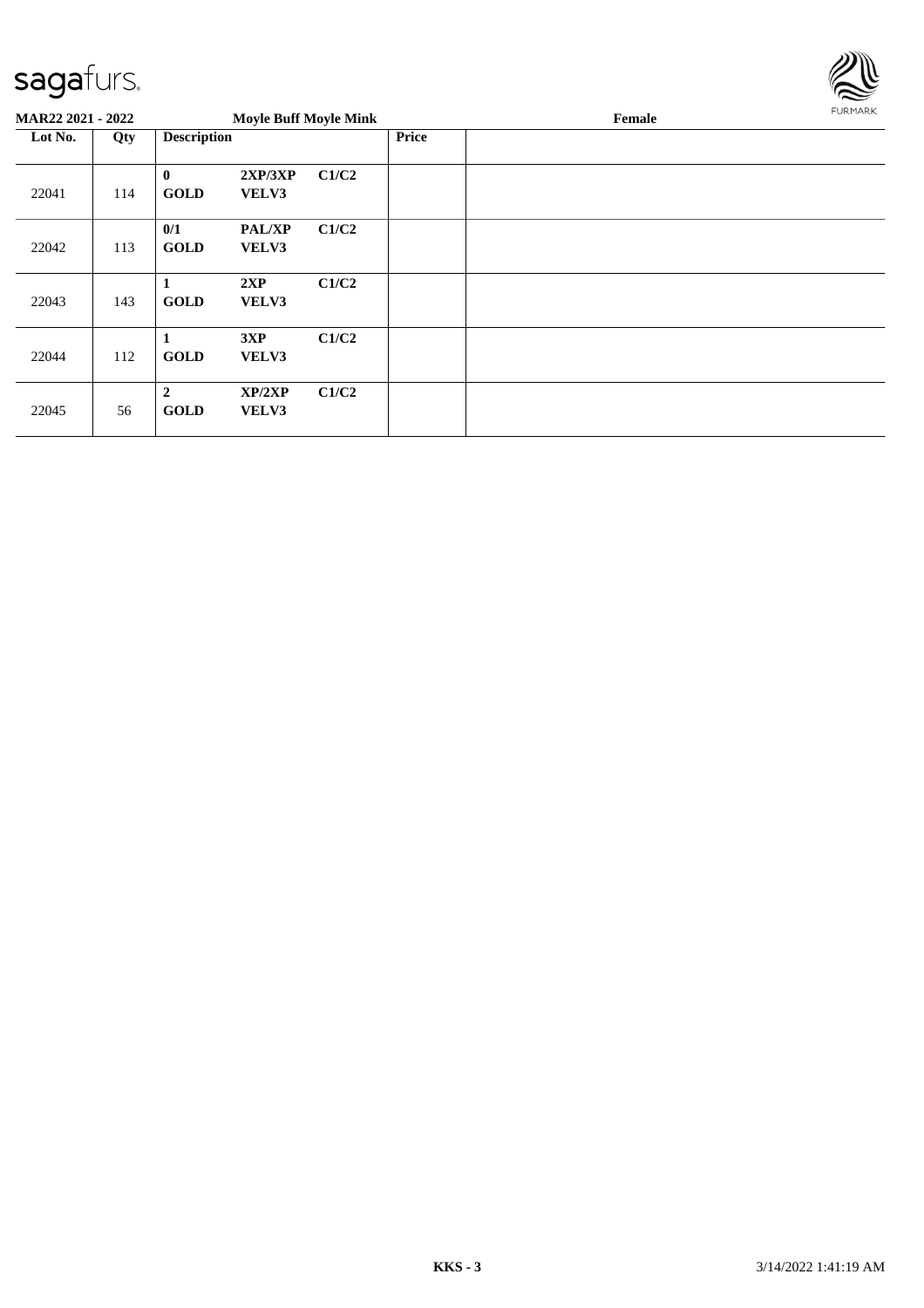

| MAR22 2021 - 2022 |        |                               | <b>Moyle Buff Moyle Mink</b> |       |  | Female | <b>FURMARK</b> |  |
|-------------------|--------|-------------------------------|------------------------------|-------|--|--------|----------------|--|
| Lot No.           | Qty    |                               | <b>Description</b>           |       |  |        |                |  |
| 22061             | 128    | $\bf{0}$<br><b>SLVR</b>       | PAL/XP<br>VELV2              | C1/C2 |  |        |                |  |
| 22062             | 190    | $\bf{0}$<br><b>SLVR</b>       | 2XP<br>VELV2                 | C1/C2 |  |        |                |  |
| 22063             | 91     | $\bf{0}$<br><b>SLVR</b>       | 2XP/3XP<br>VELV2             | $C1+$ |  |        |                |  |
| 22064             | 59     | $\mathbf{0}$<br><b>SLVR</b>   | 3XP<br>VELV2                 | C1/C2 |  |        |                |  |
| 22065             | $78\,$ | 0/1<br><b>SLVR</b>            | <b>PAL/XP</b><br>VELV2       | $C1+$ |  |        |                |  |
| 22066             | 165    | $\mathbf{1}$<br><b>SLVR</b>   | <b>PAL/XP</b><br>VELV2       | C1/C2 |  |        |                |  |
| 22067             | 259    | $\mathbf 1$<br><b>SLVR</b>    | 2XP<br>VELV2                 | C1/C2 |  |        |                |  |
| 22068             | 145    | $\mathbf{1}$<br><b>SLVR</b>   | 2XP/3XP<br>VELV2             | $C1+$ |  |        |                |  |
| 22069             | 113    | $\mathbf{1}$<br><b>SLVR</b>   | 3XP<br>VELV2                 | C1/C2 |  |        |                |  |
| 22070             | 99     | $\overline{2}$<br><b>SLVR</b> | 2XP/3XP<br>VELV2             | C1/C2 |  |        |                |  |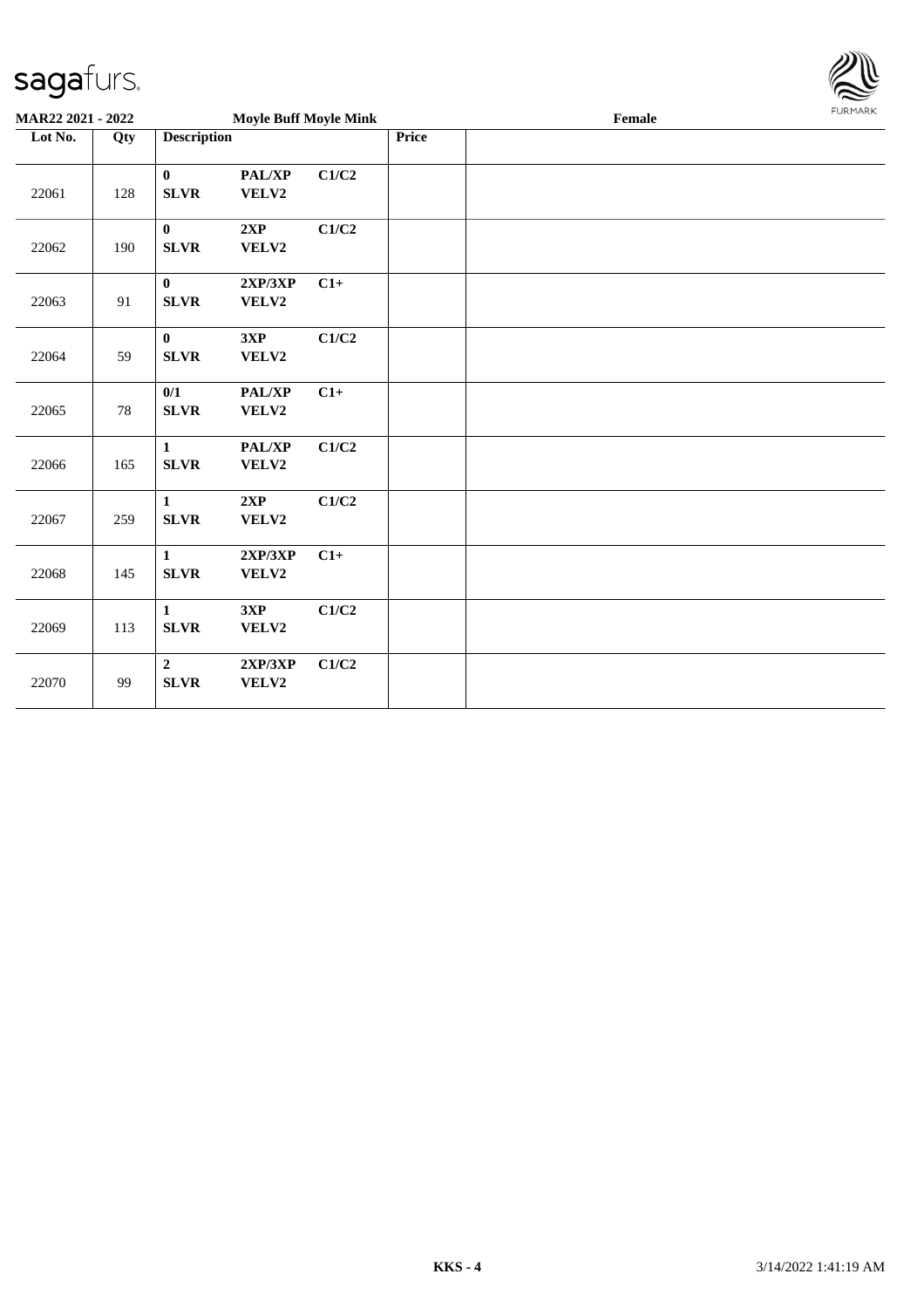

| <b>MAR22 2021 - 2022</b> |     |                                | <b>Moyle Buff Moyle Mink</b>        |       |       | Female |  |
|--------------------------|-----|--------------------------------|-------------------------------------|-------|-------|--------|--|
| Lot No.                  | Qty | <b>Description</b>             |                                     |       | Price |        |  |
| 22081                    | 55  | $\bf{0}$<br><b>VSLA</b>        | 2XP/3XP<br><b>VELV1</b>             | C1/C2 |       |        |  |
| 22082                    | 152 | 0/1<br>${\bf VSLA}$            | PAL/XP<br><b>VELV1</b>              | C1/C2 |       |        |  |
| 22083                    | 108 | $\mathbf{1}$<br><b>VSLA</b>    | 2XP/3XP<br><b>VELV1</b>             | C1/C2 |       |        |  |
| 22084                    | 56  | $\mathbf 2$<br><b>VSLA</b>     | XP/2XP<br><b>VELV1</b>              | C1/C2 |       |        |  |
| 22085                    | 139 | $\bf{0}$<br>${\bf VSLA}$       | PAL/XP<br>VELV2                     | C1/C2 |       |        |  |
| 22086                    | 64  | $\bf{0}$<br><b>VSLA</b>        | PAL/XP<br>VELV2                     | C3    |       |        |  |
| 22087                    | 265 | $\bf{0}$<br>${\bf VSLA}$       | 2XP<br>VELV2                        | C1/C2 |       |        |  |
| 22088                    | 87  | $\bf{0}$<br>${\bf VSLA}$       | 2XP/3XP<br>VELV2                    | $C1+$ |       |        |  |
| 22089                    | 108 | $\bf{0}$<br><b>VSLA</b>        | 3XP<br>VELV2                        | C1/C2 |       |        |  |
| 22090                    | 92  | $\bf{0}$<br>${\bf VSLA}$       | 2XP/3XP<br>VELV2                    | C3    |       |        |  |
| 22091                    | 103 | 0/1<br>${\bf VSLA}$            | PAL/XP<br>VELV2                     | $C1+$ |       |        |  |
| 22092                    | 262 | $\mathbf{1}$<br>${\bf VSLA}$   | PAL/XP<br>VELV2                     | C1/C2 |       |        |  |
| 22093                    | 204 | $\mathbf{1}$<br><b>VSLA</b>    | PAL/XP<br>VELV2                     | C3    |       |        |  |
| 22094                    | 446 | $\mathbf{1}$<br><b>VSLA</b>    | 2XP<br>VELV2                        | C1/C2 |       |        |  |
| 22095                    | 157 | $\mathbf{1}$<br><b>VSLA</b>    | 2XP/3XP<br>VELV2                    | $C1+$ |       |        |  |
| 22096                    | 138 | $\mathbf{1}$<br><b>VSLA</b>    | 3XP<br><b>VELV2</b>                 | C1/C2 |       |        |  |
| 22097                    | 185 | $\mathbf{1}$<br><b>VSLA</b>    | 2XP/3XP<br>VELV2                    | C3    |       |        |  |
| 22098                    | 196 | $2^{\circ}$<br><b>VSLA</b>     | $\mathbf{PAL}/\mathbf{XP}$<br>VELV2 | C1/C2 |       |        |  |
| 22099                    | 116 | $\overline{2}$<br><b>VSLA</b>  | XP/2XP<br>VELV2                     | C3    |       |        |  |
| 22100                    | 181 | $\overline{2}$<br>${\bf VSLA}$ | 2XP/3XP<br><b>VELV2</b>             | C1/C2 |       |        |  |